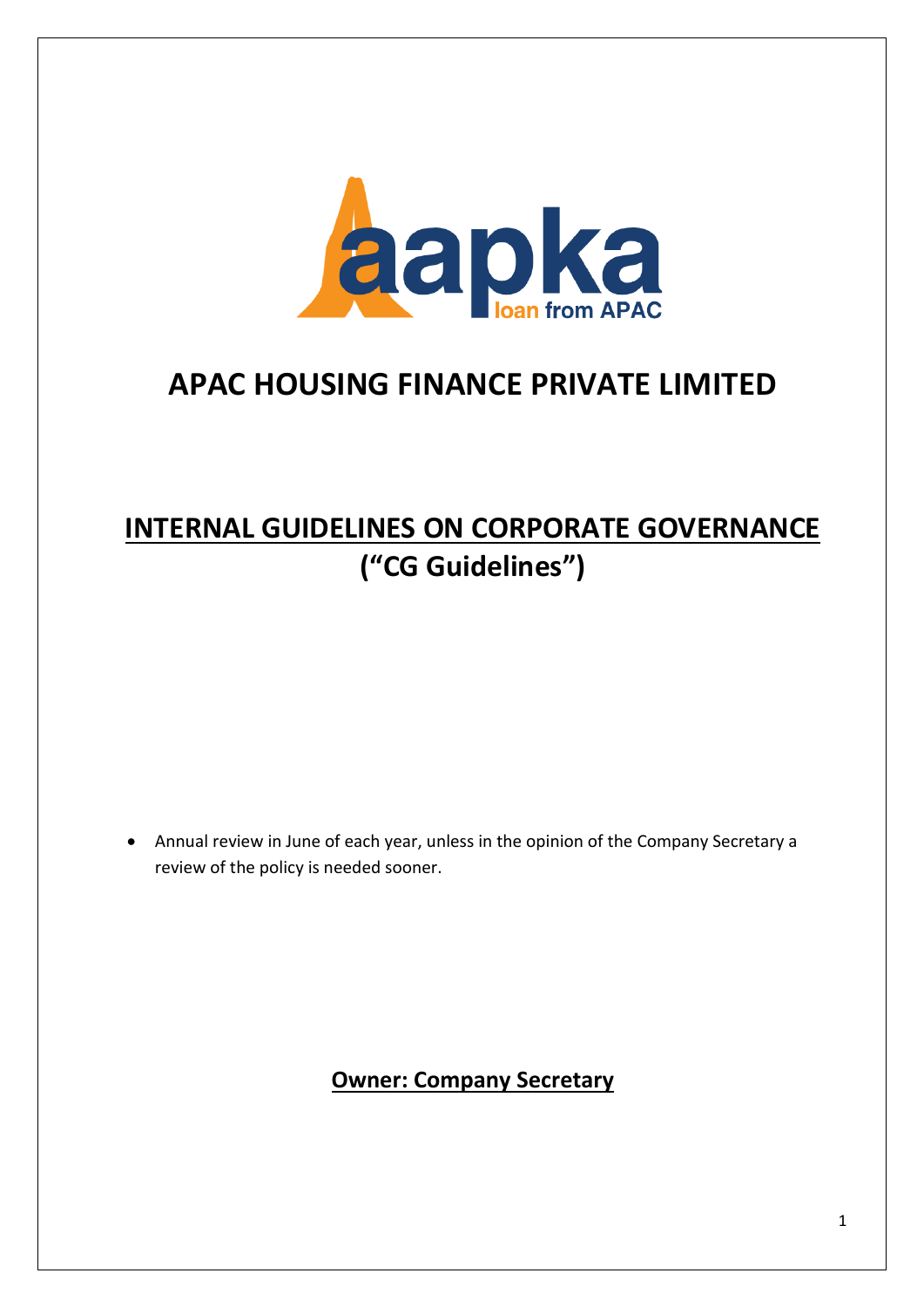# **1. PREAMBLE**

The Reserve Bank of India ("**RBI**") vide their circular No. RBI/2020-21/73 DOR.FIN.HFC.CC.No.120/03.10.136/2020-21 dated February 17, 2021 issued circular on Master Direction – Non-Banking Financial Company – Housing Finance Company (Reserve Bank) Directions, 2021 applicable to all housing finance companies ("**Master Direction**").

As per the Master Direction, every non deposit accepting Housing Finance Company having asset size of Rs. 50 Crores or more hasto frame "Internal guidelines on Corporate Governance". Pursuant to the same, the Board of Directors of the Company at their meeting held on March 30, 2021, have approved and adopted the Internal Guidelines on Corporate Governance ("**CG Guidelines**"). Corporate Governance means the system of rules, practices and processes by which a company is administered and controlled.

# **2. PHILOSOPHY**

APAC Housing Finance Private Limited ("APAC HFC" or "Company") believes in maintaining high standards of corporate governance which is key to ensure its long term success and is committed to protecting and maximizing interest of its stakeholders. The Company aims at achieving not only the highest possible standards of legal and regulatory compliances, but also of effective management through effective polices/guidelines and procedures conforming to the applicable laws.

# **3. BOARD OF DIRECTORS**:

- 3.1. **Composition**: The Board shall have minimum three directors and a maximum of fifteen directors orsuch other limit as may be prescribed under the applicable provisions of Companies Act, 2013 ("**the Act**") and Articles of Association of the Company. The Board of Directors shall have minimum of two Independent Directors as prescribed under the Master Direction.
- 3.2. **Meetings**: Meetings of the Board of Directors shall be held minimum of four times a year in such a manner that not more than one hundred and twenty days shall intervene between two consecutive meetings of the Board. The Company shall observe secretarial standards with respect to General/Board Meetings and Committee Meetings specified by the Companies Act and Institute of Company Secretaries of India.

#### 3.3. **Appointment, Disclosures and Duties**:

- (a) Director(s) shall be appointed as per the applicable provisions of the Act and rules made there under;
- (b) A person proposed to be appointed as a Director shall be assessed on 'Fit and Proper' Criteria for Directors of HFCs formulated in compliance with the Master Direction. The person considered to be appointed as a Director should also possess relevant expertise which will help the person to act objectively and constructively;
- (c) Upon appointment, the Director shall execute a Deed of Covenant with the Company as per the format prescribed under the 'Fit and Proper' Criteria for Directors of HFCs formulated in compliance with the Master Direction;
- (d) The Company shall upon appointment of an Independent Director, issue a formal letter of appointment outlining his/her terms of appointment, role, responsibilities, duties. etc.;
- (e) The appointment/re‐appointment and the remuneration payable to the Director(s) shall be reviewed by the Nomination and Remuneration Committee and recommended to the Board for approval;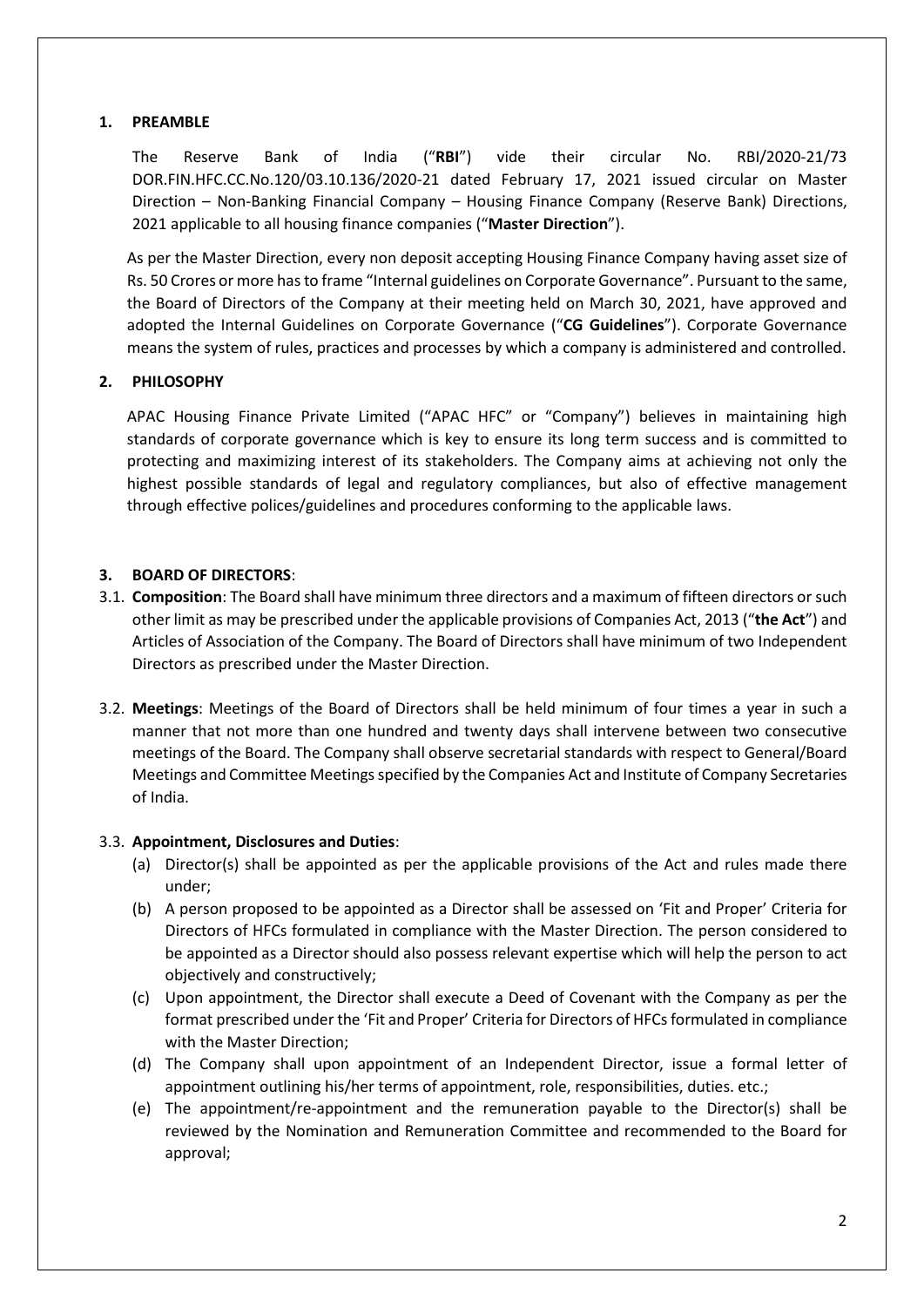- (f) The Independent Directors shall be paid sitting fees and other expenses incurred for attending the Board/ Committee Meetings;
- (g) The day‐to‐day operations of the Company will be looked after by the CEO under the overall superintendence, guidance, and control of the Board. He will be assisted by senior officers with well-defined responsibilities.

# **4. COMMITTEES**:

The Board has constituted various committees to deal with specific matters for different functional areas. The Risk Management Committee, Audit Committee, Nomination and Remuneration Committee, Asset Liability Management Committee in accordance with the provision of Companies Act, 2013, Master Direction and directions issued by National Housing Bank ("NHB") / RBI as applicable for the Company. The composition, terms of reference and functioning of the Committee(s) shall be decided by the Board of Directorsin accordance with the provisions of the applicable laws. The Minutes ofthe Board level Committee(s) will be placed before Board time to time for its perusal, discussion and noting.

# 4.1. **Risk Management Committee**:

The Risk Management Committee is constituted as per the Master Direction. The Committee shall meet atleast once during the financial year.

The terms of reference of Risk Management Committee are as under:

- a. To identify, monitor and manage various risks facing the organization
- b. To devise strategies, frameworks, methodologies, systems and tools to contain and manage risks.
- c. To ensure preparation of contingency plans for various risks
- d. To develop risk management policies and procedures and verify models used for pricing products.
- e. To review reports on the overall risk for the organization including various exposures on a periodic basis and ensure exposure is well managed.
- f. To monitor compliance by all the functions of the organization.
- g. To build a robust risk culture at all levels of the organization

#### 4.2. **Audit Committee**:

The Audit Committee is constituted as per the provisions of the Companies Act 2013 and as per the Master Direction. The Committee shall meet atleast once during the financial year.

The terms of reference of Audit Committee are as under:

- (a) the recommendation for appointment, remuneration and terms of appointment of auditors of the company;
- (b) review and monitor the auditor's independence and performance, and effectiveness of audit process;
- (c) examination of the financial statement and the auditors' report thereon;
- (d) approval or any subsequent modification of transactions of the company with related parties;
- (e) scrutiny of inter‐corporate loans and investments;
- (f) valuation of undertakings or assets of the company, wherever it is necessary;
- (g) evaluation of internal financial controls and risk management systems;
- (h) monitoring the end use of funds raised through public offers and related matters.

#### 4.3. **Nomination and Remuneration Committee**: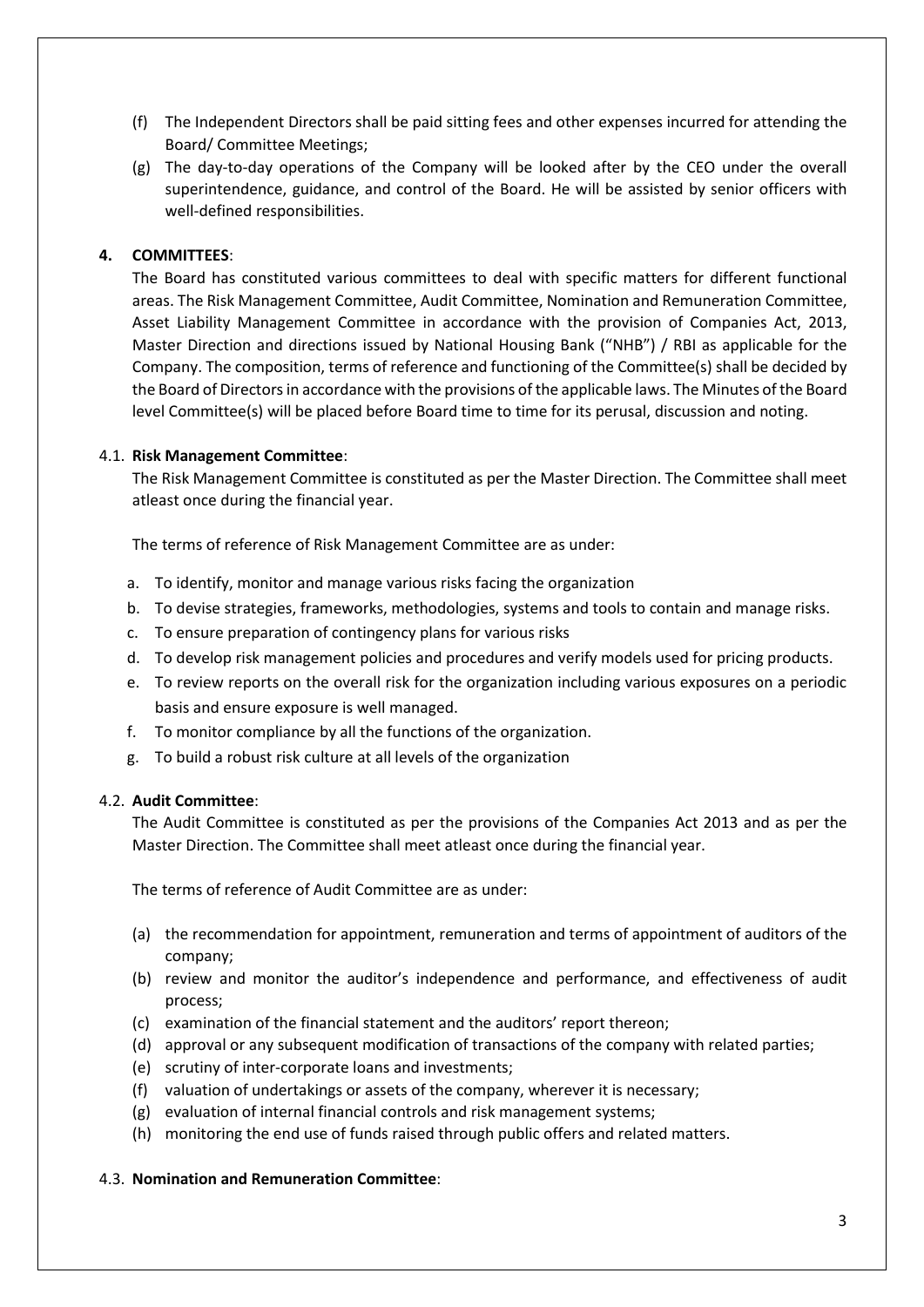The Nomination and Remuneration Committee is constituted as per the provisions of the Companies Act 2013 and as per the Master Direction. The Committee shall meet at such regular intervals as required.

The terms of reference of Nomination and Remuneration Committee are as under:

- (a) Formulate criteria for determining qualifications, positive attributes and independence of a director and recommend to the board a policy relating to the remuneration of Directors, Key Managerial Personnel (KMP) and other employees;
- (b) Formulate criteria for evaluation of performance of Board, committees and Independent Directors;
- (c) Identify persons qualified to be appointed as Directors, KMP and Senior Management.
- (d) To ensure 'fit and proper' status of proposed/ existing directors.

# 4.4. **Asset Liability Management Committee (ALCO)**:

The Asset Liability Management Committee is constituted as per the requirements of NHB. The Committee shall meet atleast once in every quarter. The committee shall lay down policies and quantitative limits relating to assets and liabilities and periodically monitor Asset‐Liability management.

# **5. POLICIES FORMULATED BY THE COMPANY**:

Various Policies have been formulated by the Company in compliance with the provisions of the Companies Act, 2013 and other applicable laws and/ or as a matter of Good Corporate Governance Practices.

Some of the important Policies are as under:

- (a) Related Party Transactions Policy;
- (b) Whistle Blower policy;
- (c) Policy on Prevention of Sexual Harassment;
- (d) Remuneration Policy;
- (e) Fit and Proper Criteria for Directors;
- (f) Grievance Redressal Policy;
- (g) Risk Management Policy;
- (h) Know Your Customer & Anti‐Money Laundering Policy;
- (i) Fair Practice Code;
- (j) Interest Rate Policy;
- (k) Credit Risk Policy;
- (l) Collection Policy;
- (m) Vendor Empanelment Policy;
- (n) Managing Risks and Code of Conduct in Outsourcing
- (o) Policy for Monitoring of Frauds
- (p) Policy for preservation of documents
- (q) Information Security & IT Policy;
- (r) Policy on Valuation of Collateral Policy.

The policies adopted may be reviewed by the Board from time to time.